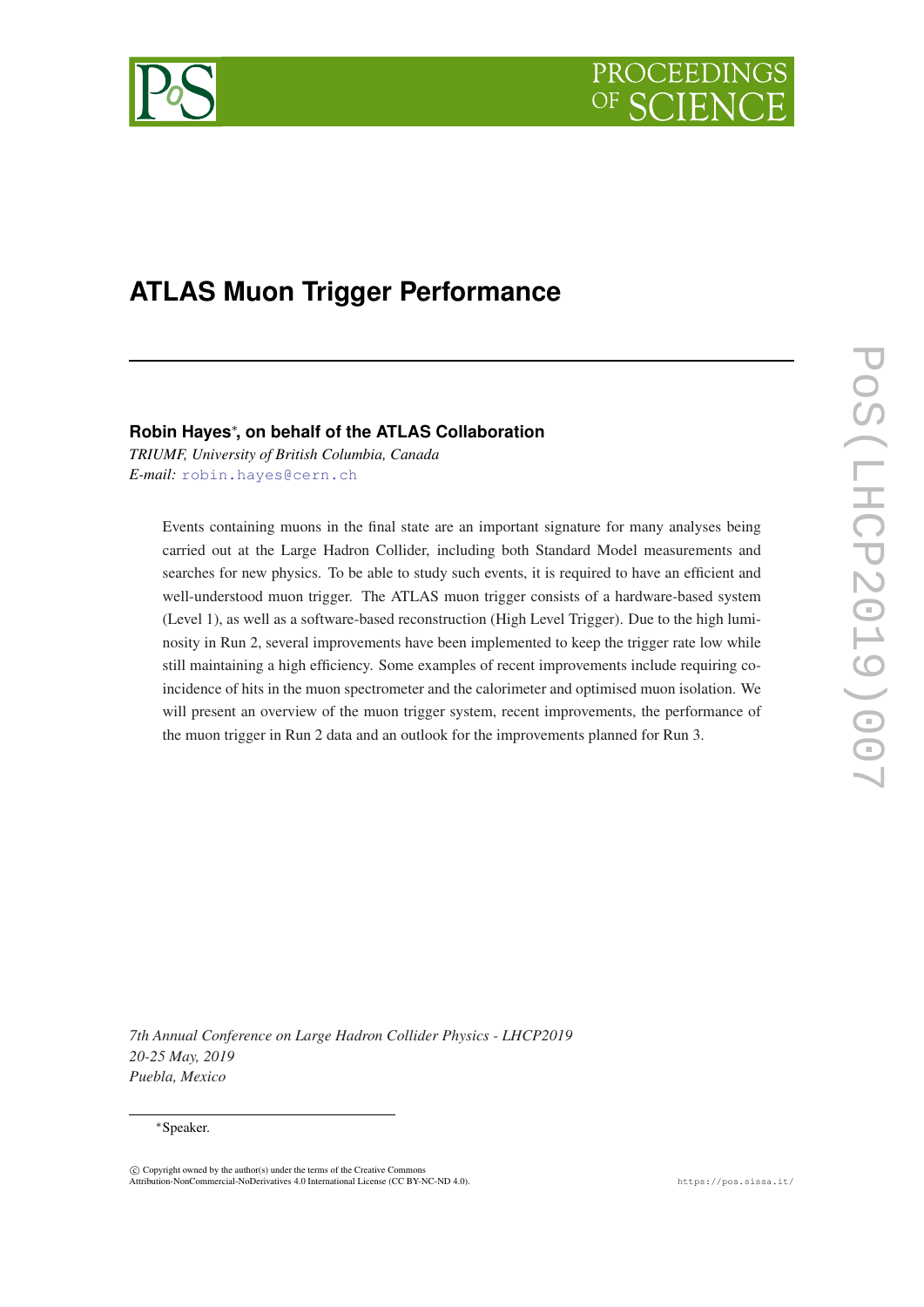#### 1. Introduction

The trigger system at the ATLAS experiment [\[1\]](#page-7-0) selects events that contain potentially interesting physics out of the enormous number of proton-proton collisions at the Large Hadron Collider (LHC), allowing these to be stored for later analysis. Many physics processes of interest contain muons in the final state, so triggering on events with prompt muons is crucial for the physics programme at ATLAS. Muon triggers are used in searches for massive vector bosons and precision tests of the Standard Model, among many other analyses, and were instrumental in the discovery of the Higgs boson.

In order to cope with the higher instantaneous luminosity and centre-of-mass energy in Run 2 (2015-2018) compared to Run 1 (2009-2013), the muon trigger system underwent several improvements over the course of Run 2. An overview of these upgrades and of the additional ones planned for Run 3 (2021-2023) is presented here.

#### 2. The ATLAS Muon Spectrometer

The ATLAS muon trigger relies on information from the inner detector (ID) and the muon spectrometer (MS). The ATLAS MS sits in an average magnetic field of 0.5 T generated by three superconducting toroids and consists of four sub-detectors. The Thin Gap Chambers (TGC,  $1.05 <$  $|\eta|$  < 2.4) and Resistive Plate Chambers (RPC,  $|\eta|$  < 1.05) are used for fast detector read-out for the trigger decision at Level-1 and offer position resolution on the order of mm. The Monitored Drift Tubes (MDT,  $|\eta| < 2.7$ ) and Cathode Strip Chambers (CSC, 2.0  $< |\eta| < 2.7$ ) have longer response times but provide position resolution on the order of  $100 \mu m$  and are used for precision tracking. Figure 1 shows a quarter of a cross-section of the ATLAS muon system. The central region of ATLAS is called the barrel ( $|\eta| < 1.05$ ), and the forward regions are called the endcaps  $(|\eta| > 1.05)$ .



Figure 1: A quarter of a cross-section of the muon spectrometer in a plane containing the beam axis, showing the four sub-detectors of the MS: the Thin Gap Chambers (TGC), Resistive Plate Chambers (RPC), Monitored Drift Tubes (MDT) and Cathode Strip Chambers (CSC) [\[2\]](#page-7-0).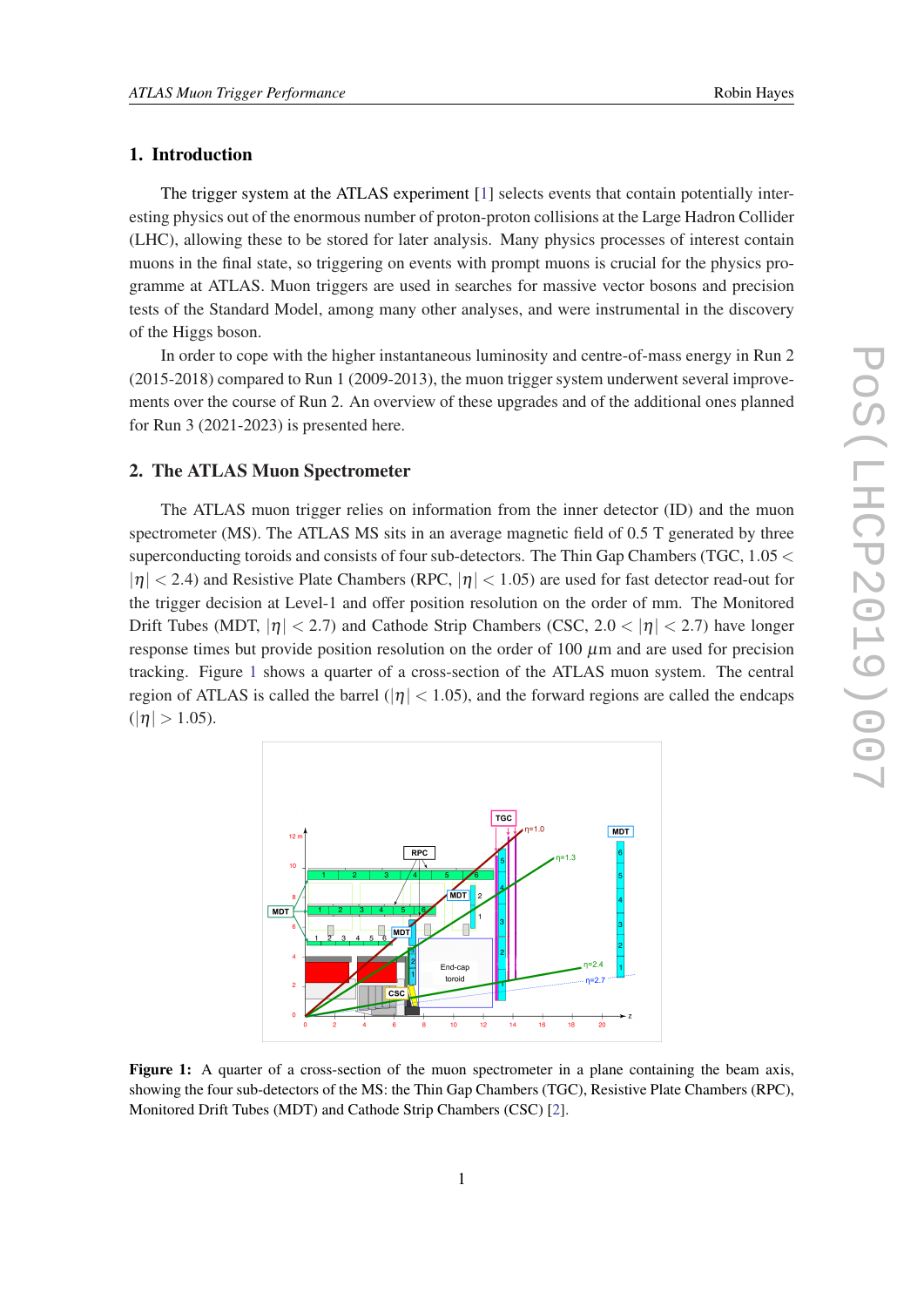#### 3. The ATLAS Muon Trigger

The ATLAS trigger system consists of two levels. Level-1 (L1) triggers are hardware-based. Information from the L1 muon system and L1 calorimeter system is used by the Central Trigger Processor to make the L1 decision on whether to reject an event or to keep it for further processing, reducing the event rate from 40 MHz to 100 kHz. The L1 latency is approximately 2.5 µ*s*. If a decision to keep an event is made at L1, then a Region-of-Interest (RoI) in the detector is passed to the High-Level Trigger (HLT), which refines the L1 decision using algorithms and tools that are similar to the ones used in offline reconstruction [\[3\]](#page-7-0). The HLT reduces the event rate to around 1 kHz with a latency of approximately 200 ms.

The muon trigger forms part of the ATLAS trigger system, and as such it can also be divided into two levels. At L1, the ATLAS muon trigger uses coincidences of hits in sublayers of the TGC or RPC of the MS to select muon candidates. The number of coincidences required depends on the  $p<sub>T</sub>$  of the muon, which is estimated using a look-up table. RoIs identified at L1, which are typically 0.1 x 0.1 (0.03 x 0.03) in  $\Delta \eta$  x  $\Delta \phi$  in the RPC (TGC), are then passed on to the HLT. In a first "fast" stage, the HLT constructs MS-only muon candidates based on MDT information in addition to RPC and TGC hits. Their trajectory is identified by algorithms that use MDT drift times, and their  $p<sub>T</sub>$  is calculated with empirical formulas. Then tracks in the MS are back-extrapolated to the interaction point, matched to an ID track, and combined with an ID track to form a combined muon track candidate. In regions covered by the CSC, hits in the CSC are used to refine the  $p_T$  estimate. A "precision" stage follows, in which offline muon reconstruction tools are used to precisely reconstruct muons. This stage is usually RoI-based but can also be run in full-scan mode, in which case track-finding is carried out in the full detector without using information from previous steps. Full-scan mode increases efficiency but is CPU-intensive.

#### 4. Improvements to the Muon Trigger in Run 2

Run 2 featured higher instantaneous luminosities, centre-of-mass energy and pileup (number of collisions per proton bunch crossing) than Run 1, all of which contributed to a higher rate of events. In order to contend with this higher rate without sacrificing the ATLAS physics programme, several upgrades to the muon trigger were made.

#### 4.1 Level-1 Trigger

Trigger efficiency in the barrel ( $|\eta| < 1.05$ ) is lower than in the endcaps because L1 trigger coverage is limited by the barrel support structures. In 2016, new RPCs covering these gaps were commissioned and installed. This led to a 20% efficiency increase in the exact regions covered by the new RPCs, and a 4% efficiency increase across the whole barrel. Figure [2](#page-3-0) shows the impact of the new chambers on L1 trigger efficiency in one of the support structure regions.

In the endcaps, requiring 3-station rather than 2-station coincidences of hits in certain TGC channels lowered the rate of L1 triggers that require two and three L1 muons with  $p_T > 4$  GeV without reducing efficiency, as shown in Figure [3.](#page-3-0) This adjustment also reduced the rate dependence on pileup.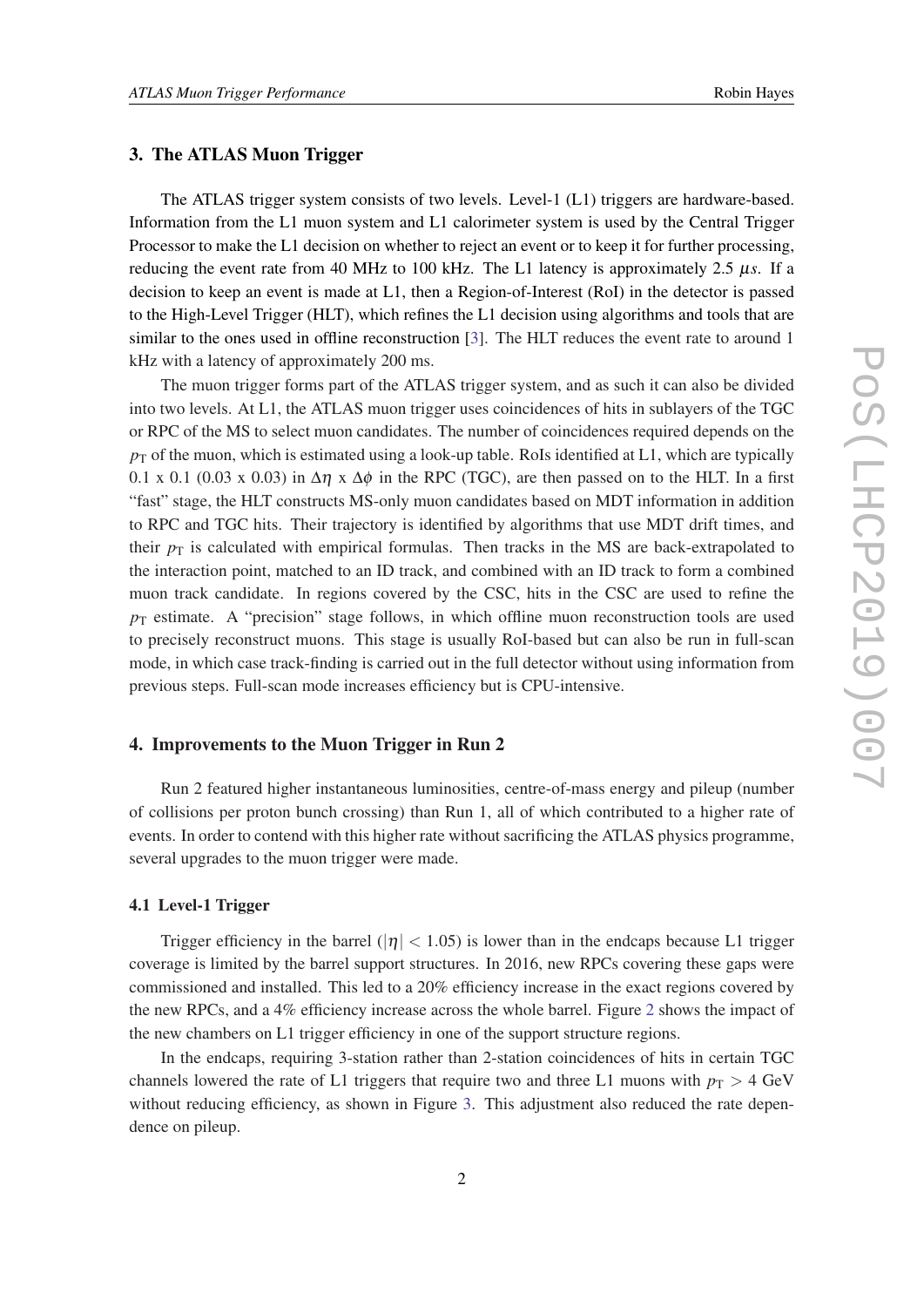<span id="page-3-0"></span>

Figure 2: The impact of the new RPC trigger chambers on the efficiency of the L1\_MU10 trigger [[4\]](#page-7-0).



Figure 3: Trigger cross-sections with different TGC coincidence requirements, as a function of the number of interactions per bunch-crossing [[5\]](#page-7-0).

Several optimizations during Run 2 also contributed to lower trigger rates in the endcaps. In 2017, the overlap region of the barrel feet and the spatial Coincidence Window (CW) requirement were optimized using 2016 data, resulting in an overall rate reduction for the L1\_MU20 trigger in 2017 as shown in Figure 4.

Optimization of the CW also reduced the L1\_3MU4 rate in 2018 by 7%, which is shown in Figure [5](#page-4-0).

Finally, a set of muon trigger upgrades were motivated by the need to minimize the fake rate. For  $|\eta| > 1.05$ , the L1 muon trigger rate is dominated by fakes. These are mostly attributed to low-energy particles, generated mainly in the endcap toroid, that hit the L1 trigger chambers at a similar angle to high- $p_T$  muons [[6](#page-7-0)]. To discriminate real muons from fakes, additional trigger chamber coincidence requirements were imposed during Run 2. First, an additional coinci-



Figure 4: Impact of several data-driven optimizations on the L1\_MU20 trigger rate in 2017. [[4\]](#page-7-0).

dence between the TGCs of the MS Big Wheel and the inner muon chambers placed before the endcap toroid (the Forward Inner (FI) chambers at  $1.3 < |\eta| < 1.9$  and Endcap Inner (EI) chambers at  $1.05 < |\eta| < 1.3$ ) was adopted beginning in 2015 (FI) and 2016 (EI). This reduced the L1\_MU20 rate by 20% with an efficiency loss of just 1%. Next, a coincidence between the Big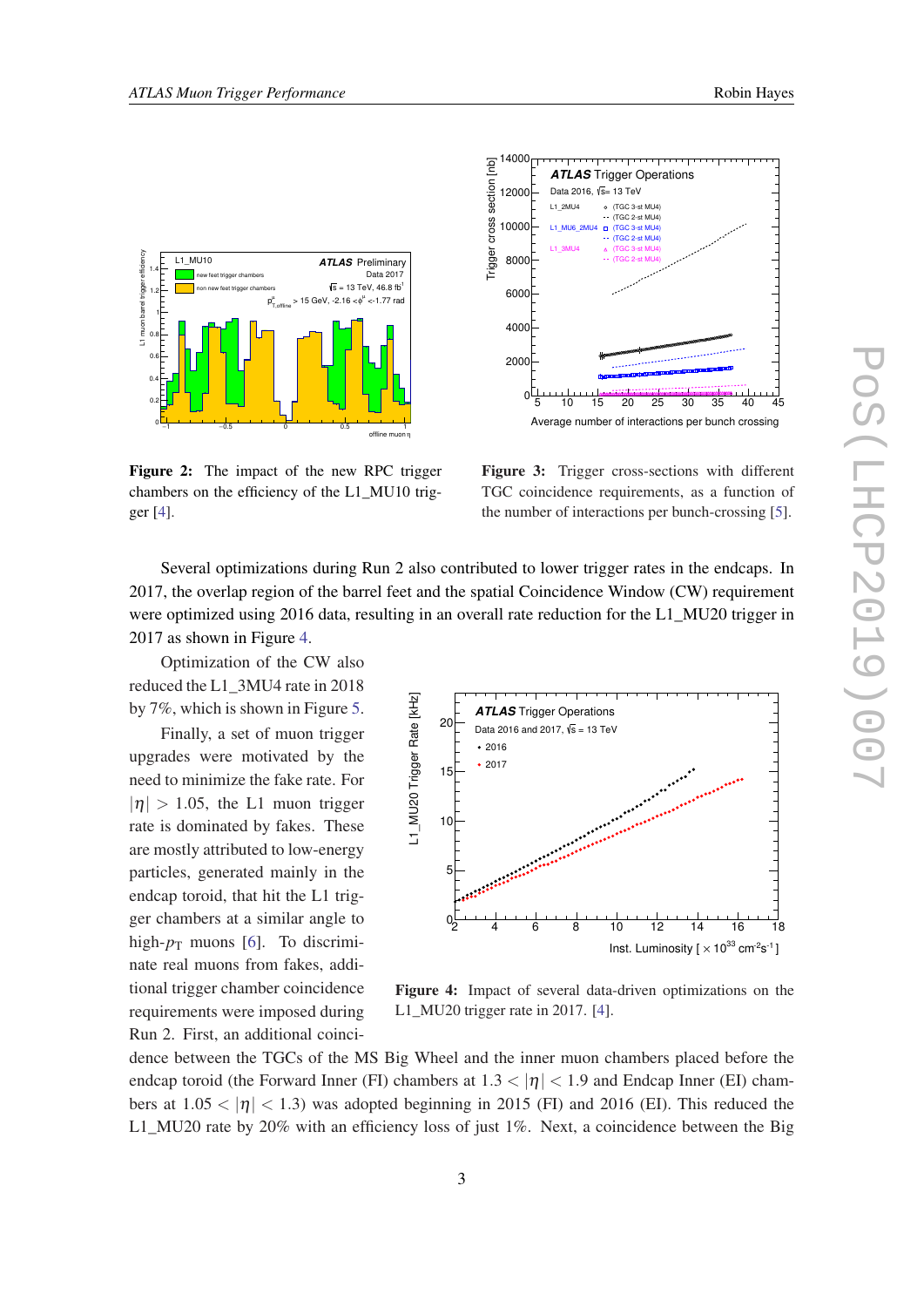<span id="page-4-0"></span>

Figure 5: Impact of data-driven Coincidence Window optimization on the L1\_3MU4 trigger rate [[4\]](#page-7-0).

Wheel TGCs and the tile calorimeter was imposed for muons at  $1.05 < |\eta| < 1.3$ . This reduced the L1 MU20 rate by an additional 6%, with negligible efficiency loss. Figures 6 and 7 show the impacts of these changes on the L1\_MU20 rate across the entire  $|\eta|$  range of the MS.



Figure 6: Rate reduction of the L1\_MU20 trigger due to the inner muon chamber coincidence requirement. [\[5](#page-7-0)].



Figure 7: Rate reduction of the L1\_MU20 trigger due to the tile calorimeter coincidence requirement. [\[4](#page-7-0)].

#### 4.2 High-Level Trigger

Run 2 conditions also motivated some improvements to the HLT. Some muon trigger algorithms involve cuts on the so-called isolation of a muon candidate. Isolation is calculated as the scalar sum of the  $p<sub>T</sub>$  of tracks in a cone around the muon track. Tracks that originate a certain distance from the muon, labelled *dz*, are first excluded from the cone. In 2016, a new isolation criterion called "ivarmedium" with an optimized cone size was introduced, replacing the previous "iloose" for use in the primary trigger. In the high-pileup conditions of 2017, it was observed that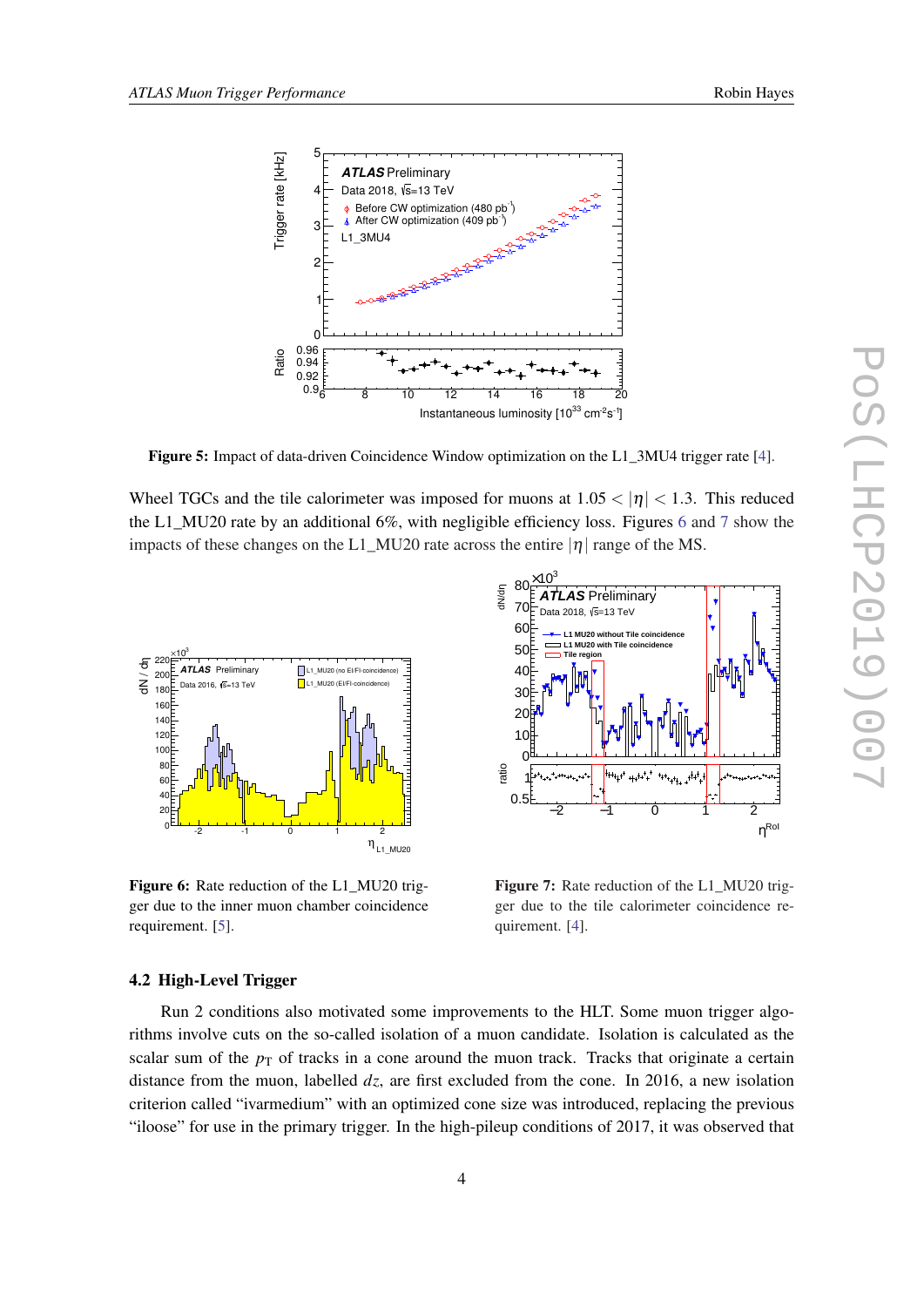the lowest- $p<sub>T</sub>$  unprescaled isolated single-muon trigger suffered a loss in efficiency. In response, the *dz* cut was tightened from 6 mm to 2 mm in 2018. This excludes more pileup tracks from the cone in which isolation is calculated, and makes it more likely that muons will pass the trigger's isolation requirement. This successfully recovers efficiency, increasing it from 96% to 99% at an average pileup of 60, with only a modest (16 Hz) increase in rate [[7](#page-7-0)].

Improving the resolution of the  $p<sub>T</sub>$  estimate performed at HLT helps to refine the muon trigger decision and steepen the trigger turn-on curve, improving efficiency and reducing background. To this end, additional hit information from the CSC chambers (2.0  $<$  | $\eta$  |  $<$  2.4) and Extended Endcap (EE) chambers (1.05  $<$  |n|  $<$  1.35) was included in the HLT fast algorithm. Figure 8 shows the resulting improvement in the  $p<sub>T</sub>$  resolution of this algorithm.

25

**ATLAS** Preliminary

Finally, various improvements were made to reduce noise and fakes, and to decrease processing time. These include imposing a drift-length cut in track construction performed in the HLT fast step to remove fake signals and optimising algorithm call sequences to improve performance in the HLT precision step.

## $p_{T,\text{offline}}$  [GeV] 0 10 20 30 40 50 60 FastMuonSA 1/p<sub>T</sub> resolution [%]  $0_0$ 5 10 15 20 Trigger Run Offline  $\leftarrow$  without CSC<br>
Data 2016 with CSC  $\sqrt{s}$ =13 TeV 2.0<  $|\eta_{_{\rm{Rol}}}|$ < 2.4

#### 5. Muon Trigger Efficiency

In order to evaluate the performance of the muon trigger, the tag-and-probe method is employed to measure trigger efficiency.  $Z \rightarrow$ µµ decays are used to provide a

muon  $p_T$  for the HLT decision, as a function of muon offline  $p_T$ [\[5](#page-7-0)].

Figure 8: Inverse- $p_T$  resolution of the algorithm that calculates

clean signature for this method. One muon from the decay is identified as the tag. Triggering on the tag using a loose trigger creates an unbiased pool of events from which trigger efficiency can be measured. The other muon in the decay serves as the probe as long as it passes several selections. Trigger efficiency is measured as the fraction of probe muons that are matched in ∆*R* to an object that caused the probe trigger to fire. For low- $p_T$  triggers, the *J*/ $\psi$  topology is used instead. High- $p_T$  trigger efficiency is evaluated using *W*+jets or *tt* events, in which case the tag is  $E_{\rm T}^{\rm miss}.$ 

The efficiency of an exemplary HLT and the L1 trigger from which it is seeded is shown in Figure [9](#page-6-0) for the barrel and Figure [10](#page-6-0) for the endcaps. The L1 trigger efficiency is mostly determined by physical coverage of the detector, and is lower in the barrel (∼ 80% coverage) than in the endcaps (∼ 99% coverage). The HLT efficiency is nearly 100% relative to L1.

#### 6. Muon Trigger Upgrades for Run 3

In Run 3, background rates will continue to present a challenge. To cope with this, the muon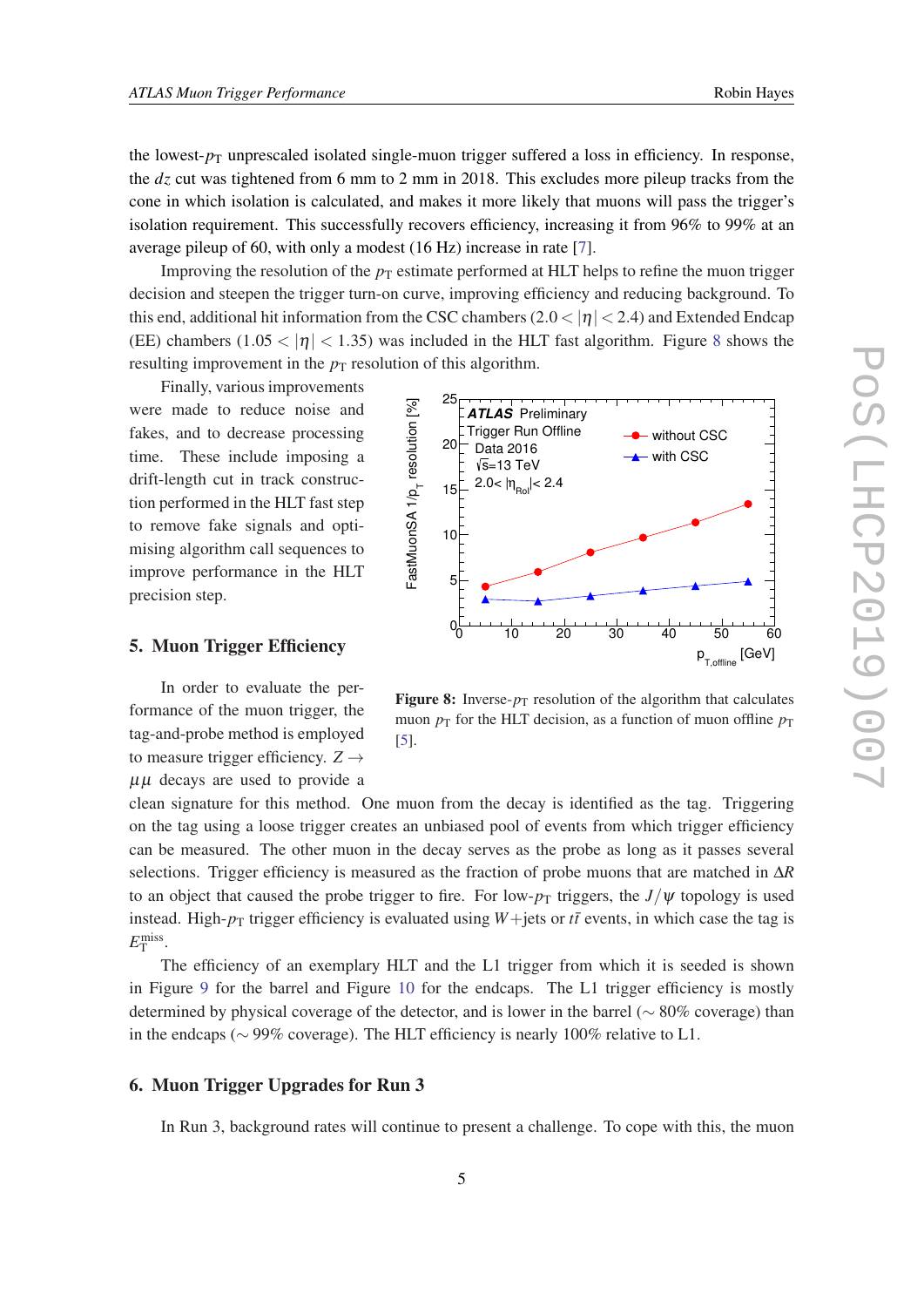<span id="page-6-0"></span>

Figure 9: Trigger efficiency of HLT and L1 triggers as a function of offline muon  $p<sub>T</sub>$  in the barrel [[5\]](#page-7-0).



Figure 10: Trigger efficiency of HLT and L1 triggers as a function of offline muon  $p<sub>T</sub>$  in the endcaps [[5\]](#page-7-0).

trigger system will undergo several upgrades. A new layer of integrated small-MDT (sMDT) and thin-gap RPC detectors has been installed in a portion of the MS. These cover acceptance gaps created by the service elevator in the barrel and have reduced occupancy because of their small size, which leads to better resolution and lower background rates.

New Small Wheels (NSW) will replace the existing small wheels of the endcaps. The NSW will be instrumented with small-TGC (sTGC) and MicroMegas (MM) detector technologies. It will offer 1 mrad angular resolution and improved detector coverage. Requiring coincidences with the NSW rejects tracks due to particles that do not originate from the interaction point. The NSW is projected to reduce the L1 muon trigger rate by 50%. Figure 11 compares the number of muon candidates with Run 2 coincidence requirements and with several coincidence logics involving the NSW.

#### 7. Conclusion

Thanks to several key upgrades, the muon trigger system has performed well throughout LHC Run 2. The challenging datataking conditions of Run 3 will further test its ability to efficiently select muons while rejecting enough fakes to achieve reasonable trigger rates. The improvements planned for Run 3 will ensure that the muon trigger can continue to play a crucial part in meeting the demands of the ATLAS physics programme.



Figure 11: Number of L1\_MU20 candidates selected when coincidences of hits in the Big Wheel TGCs (BW) and Forward Inner TGCs (FI) are required, compared to the number selected when various coincidence logics are applied to the BW and NSW [\[4](#page-7-0)].